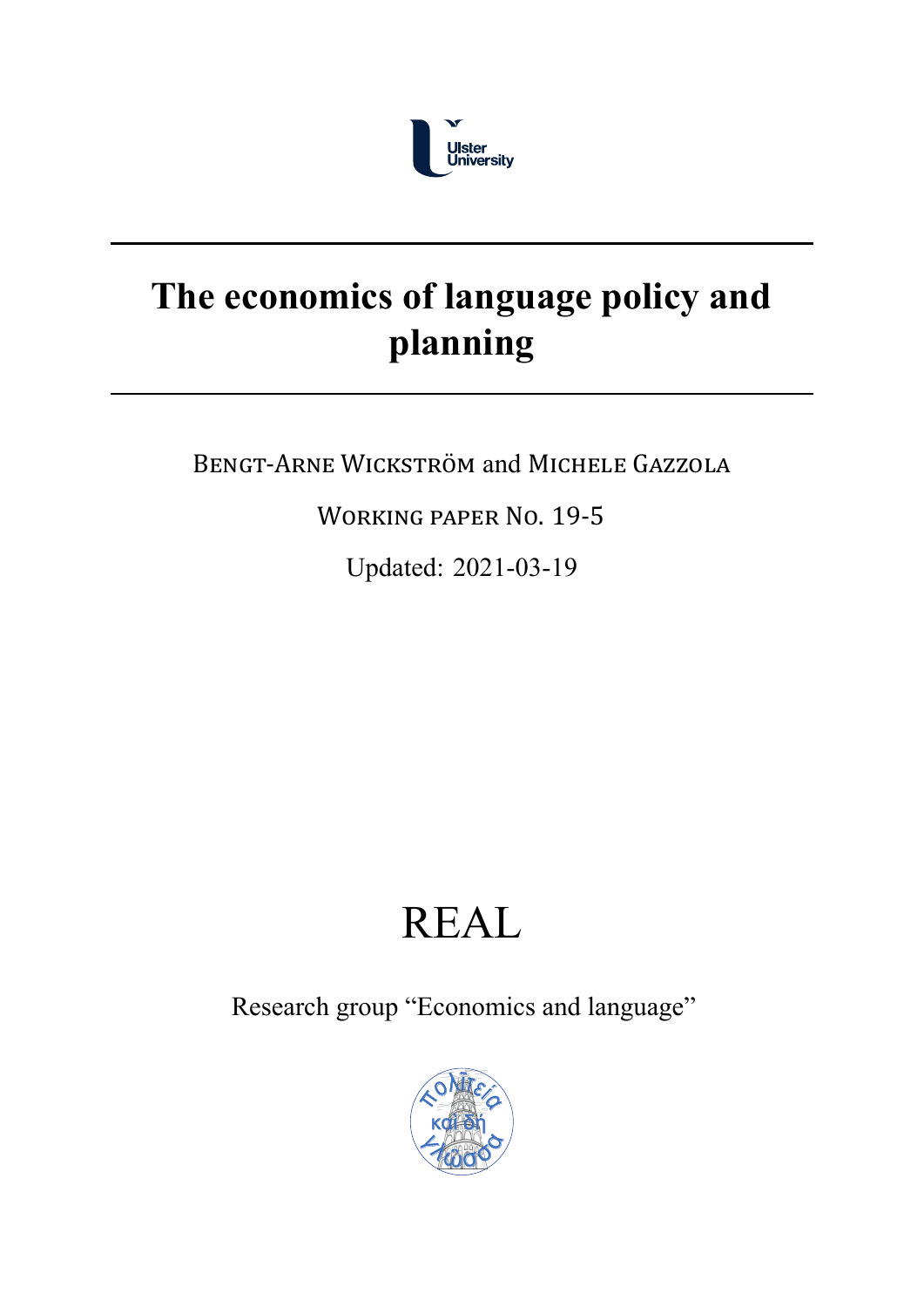## The economics of language policy and planning<sup>\*</sup>

BENGT-ARNE WICKSTRÖM<sup>†</sup> and MICHELE GAZZOLA<sup>‡</sup>

#### **Abstract**

From the perspective of welfare economics, public policies can be seen as a government response to socalled "market failures" and as a means of mitigating inequities produced by the mechanisms of spontaneous interaction. This chapter clarifies the fundamental principles of welfare economics and public policy analysis in an accessible fashion and discusses how these fundamental principles can be applied to language policy and planning in the framework of public policy. The chapter clarifies concepts such as efficiency and market failure, as well as equity and distribution, and relates them to the fundamental and different properties associated with the provision of various types of goods – degrees of rivalry, of exclusion, and of shielding. Common notions such as "public, or collective, goods" and "externalities" are clarified in light of these properties. Many of these properies lead to undesirable results in an unregulated world. This failure of spontaneous interactions to bring efficient and equitable results usually justifies the intervention of the state in languagepolicy issues. For example, many language-related goods display perfect non-rivalry (e.g. bilingual road signs), which would lead to an under-provision without collective action, and language use creates socalled "network externalities" that are central in explaining language death and language spread, giving reasons for public interventions both in support of a minority language and of an international lingua franca. Equity concerns help us understanding why education in minority languages is generally supported by the state.

\*This essay will be published as:

<sup>†</sup>Andrássy-Universität Budapest

‡University of Ulster Research group "Economics and language" (REAL) Email: *m.gazzola@ulster.ac.uk*

WICKSTRÖM, BENGT‐ARNE and MICHELE GAZZOLA (2021). "The economics of language policy and planning". In: *Routledge handbook of language policy and planning*. Edited by MICHELE GAZZOLA, FRANÇOIS GRIN, LINDA CARDINAL, and KATHLEEN HEUGH. London: Routledge. Chapter 10. Forthcoming.

Research group "Economics and language" (REAL) Email: *bengt-arne.wickstroem@andrassyuni.hu*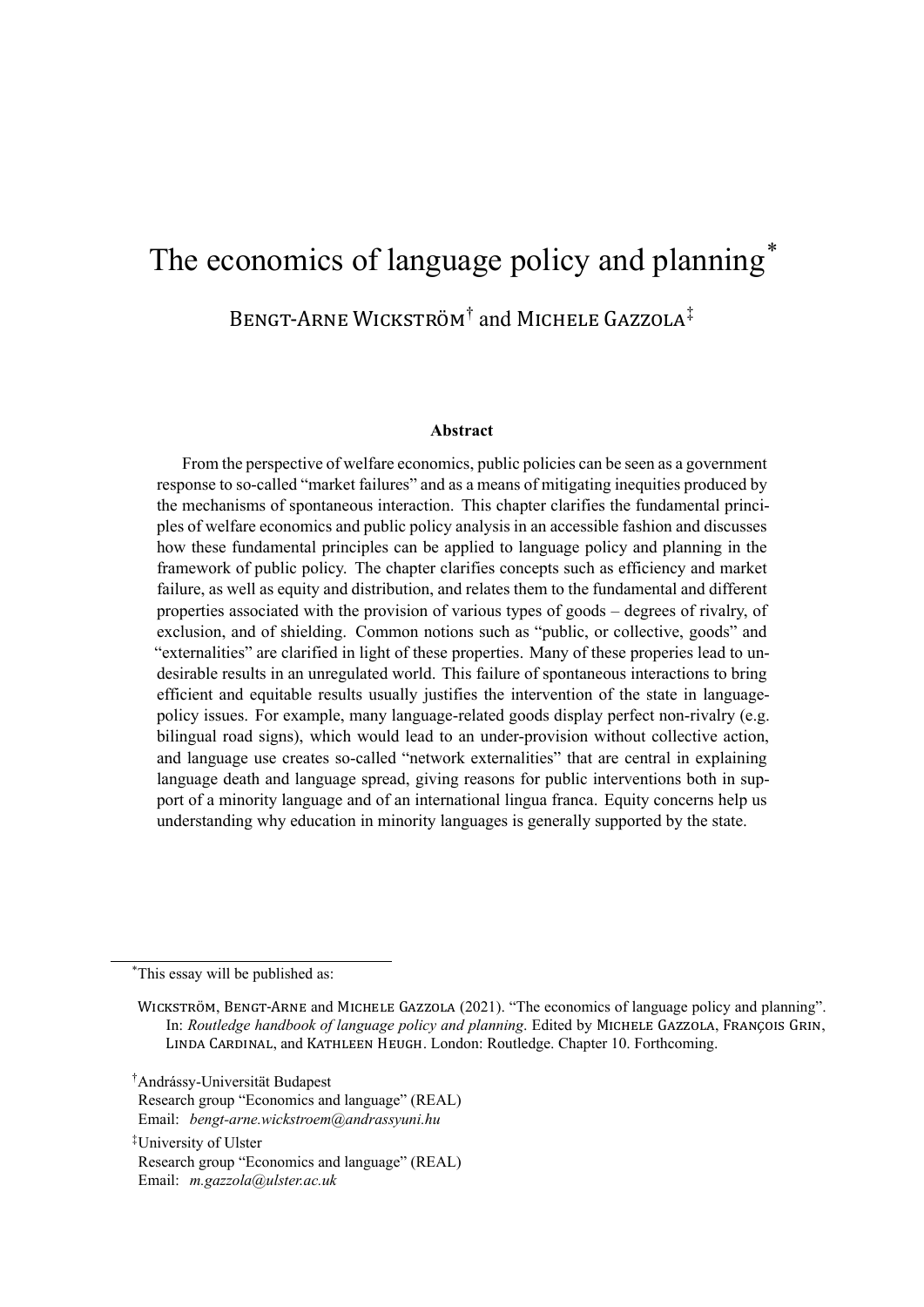### 1. Introduction

This chapter presents and discusses the justifications for government intervention in language matters using the tools of policy analysis and public economics. We define the goal of the planner to be the achievement of as a high level of welfare as possible. We define welfare more specifically to consist of two ingredients – efficiency and equity. In this perspective, important central responsibilities of a government can be summarised as follows. First, providing the necessary economic infrastructure to society, which means protecting property rights, enforcing contracts, maintenance of law and order, preserving competitive markets through antitrust laws and authority. Second, supplementing the market in case of "market failures" by internalizing externalities, among other things providing collective goods and services. Third reducing or mitigating inequalities by promoting a minimum access of individuals to goods and services in the economy. Each of these three functions is relevant for language policy: language policy and planning (LPP) is unavoidable because at least one language is necessary to write laws and government websites and for the administration of justice; LPP can contribute to economic efficiency because many language-related goods have properties leading to market failures; and finally, language policy can be inspired by equity concerns, e.g. providing health care services and education in a minority language.

A very central issue in economics is to compare different forms of social organisation of production, consumption and exchange in order to clarify which one leads to the best outcome in terms of allocation of resources and distribution of well-being, and under which conditions this can happen. Efficiency refers to the best allocation or use of goods (where "best" means avoiding waste) – a term which includes physical commodities, services, "nontangible" matters, like rights or duties, etc – in different activities, for instance as consumption by an individual or as inputs in the production process of a firm. Distribution – in the language of the economist – identifies who gets to consume the goods; that is, how the goods are apportioned between different groups of individuals. Two fundamental dimensions of economic analysis, therefore, are efficiency, and equity. We discuss them in detail in the next sections

## 2. Key issues, concepts, and definitions: Efficiency and Equity

#### 2.1 Efficiency

The main criterion used to compare the efficiency of different states of the economy or different policies is based on Pareto efficiency. This criterion is named after Wilfried (Vilfredo) Pareto (1848-1923), who argued that "the only objective basis under which one can say society is better off is when some people are made better off and no one is made worse off" (Just *et al.* 2004: 6). A Pareto improvement, therefore, is defined as a change in the allocation of resources such that at least an individual is better off, and no one is worse off. It is, hence, an application of unanimous decision-making. If a Pareto improvement is possible, then there is room for an efficiency gain. A simple example will clarify the issue. Alice and Bill consume two goods apples and olives. Assume that Alice and Bill receive the same quantity of apples and olives, say, half of the total supply each. There is no reason why they should be fully satisfied with this endowment unless they have identical tastes and preferences. Hence, they might find it advantageous to trade some of their endowments to increase their satisfaction, or "utility" in economic jargon. Alice and Bill trade, and at the end Alice has two thirds of the supply of olives and one third of the total amount of apples, while Bill owns the rest. Alice feels that this second allocation of goods is better than the initial one, while Bill is as satisfied as before. Was the initial allocation efficient? An economist would answer negatively, since Alice increased her utility simply by exchanging part of her initial endowments, without decreasing Bill's utility. The exchange, therefore, brought about a Pareto improvement, and therefore an efficiency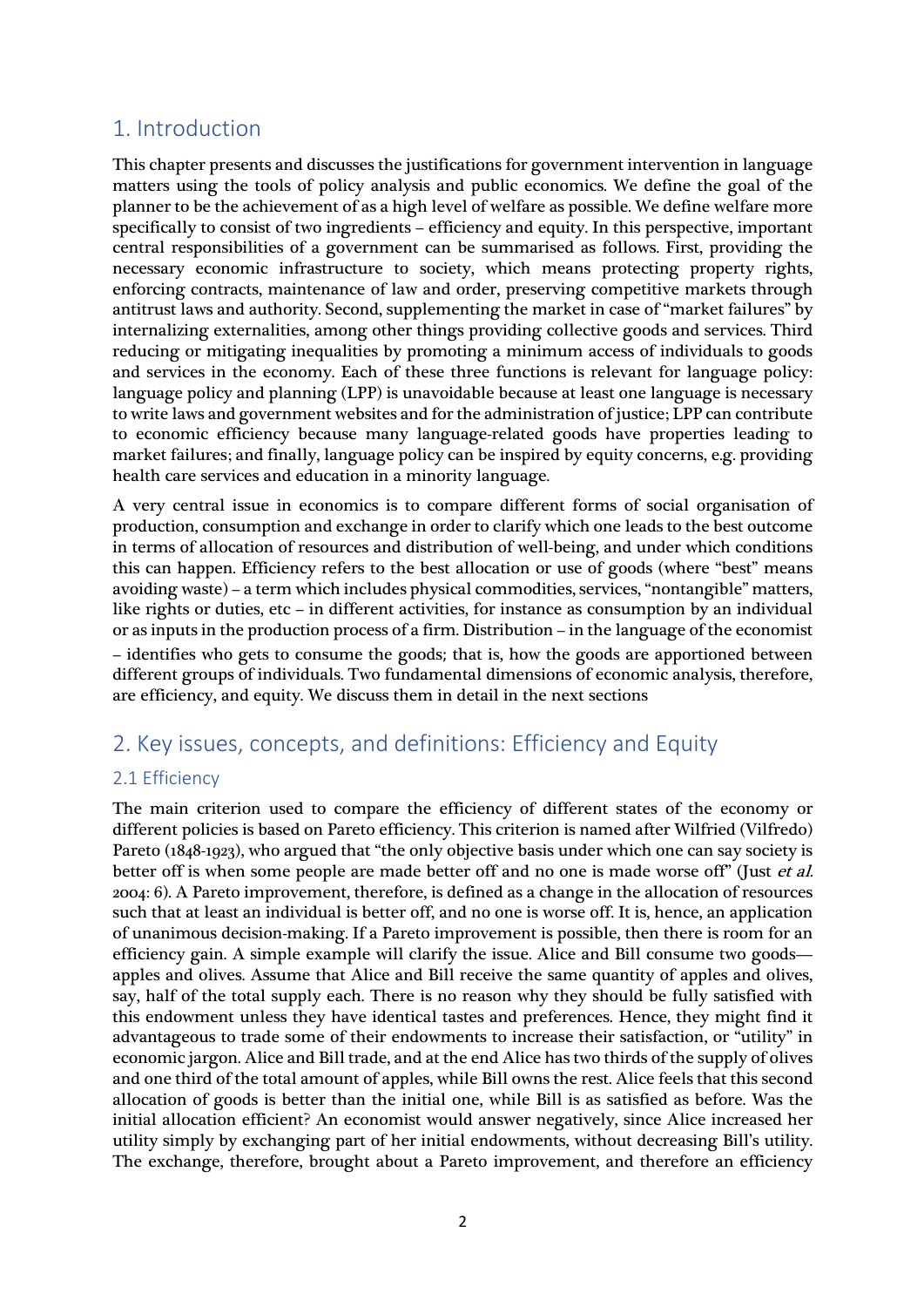gain.1 To make the criterion operational, a weaker version, potential Pareto efficiency has been introduced. It has its origin in the Kaldor-Hicks compensation tests, after Nicholas Kaldor (1908-1986) and John Hicks (1904-1989). The Hicks test states that an allocation A should be preferred to  $B$  if those who are better off in  $A$  could (but would not *necessarily*) fully compensate those who are worse off in  $B$ , and that in the aggregate at least one person is better off. The Kaldor criterion is the reverse: if we were in  $B$ , would the Hicks test bring us back to A? The two tests point in the same direction from two different perspectives. The compensation principles based on the Kaldor-Hicks tests are preferred in applied economics, e.g. in costbenefit analysis and in project evaluation, because in different circumstances compensations are not practically feasible.<sup>2</sup>

The notion of Pareto efficiency is virtually unknown in LPP research (see Gazzola 2014 for a discussion), where the notion of economic efficiency is often mistakenly associated with 'technicist decisions in the absence of emotion or sentiment'. This view is deeply misleading. Efficiency, as shown in the simple example of Alice and Bill, is a concept that makes sense only in the light of actors' subjective preferences and tastes (which of course are not independent of the environment). However, there is no guarantee that the outcome is "just" in any sense of the word, because choices are made on the basis of an initial distribution of resources. Giving all the apples and olives to Bill as an initial allocation of endowments is Pareto efficient because no Pareto improvement is possible, as is giving all the apples and olives to Alice.

Deciding to invest resources to support linguistic diversity (e.g. maintaining a fully bilingual civil service or translation and interpreting services) can be as rational and efficient as working in one language only. Choices depend on the subjective perceptions and preferences of individuals regarding the value of languages and multilingualism, embedded in a certain environment, compared to the costs of the given policy. Ultimately their willingness-to-pay for private and public investments in language learning and use are balanced by the value of other investments foregone (see section 3 below).

#### 2.2 Rationale for language policy: Market failures

Economists have explored if and under which conditions the free market, in which supply and demand meet without interferences by the government, can lead the economy towards a Pareto-efficient allocation of resources. The answer is: "it depends". Under certain assumptions the market will tend toward a competitive equilibrium and this equilibrium is Pareto efficient. 3 In many cases, however, these assumptions are violated, and the market fails to lead to an efficient allocation of resources. In this case public policy is needed to guide, correct, or supplement the market. In economics, these cases are named "market failures", and they are considered as one of the most important reasons to justify the intervention of the government in the economy and society though public policy, including in linguistic matters. In this

<sup>1</sup> The example of Bill and Alice refers to efficiency in consumption. Efficiency in production is reached when it is not possible produce more of a given commodity unless we reduce the production of other commodities.

<sup>&</sup>lt;sup>2</sup> The problem, however, is that if no compensation is paid out, the criteria are not necessarily mutually consistent because of the change in implicit income of the individuals; the losers feel poorer and the winners feel richer. It is very easy to find examples where the Hicks criterion tells us that  $B$  is the better choice and the Kaldor criterion selects  $A$  as the recommended allocation. This is the so called reversal or Scitovsky paradox, named after Tibor Scitovsky (de Scitovszky) (1910-2002). To get an unambiguous result, both criteria have to be applied and give the same result (Just et al. 2004: 35).

<sup>3</sup> See Myles (1995: 18-59) for a discussion.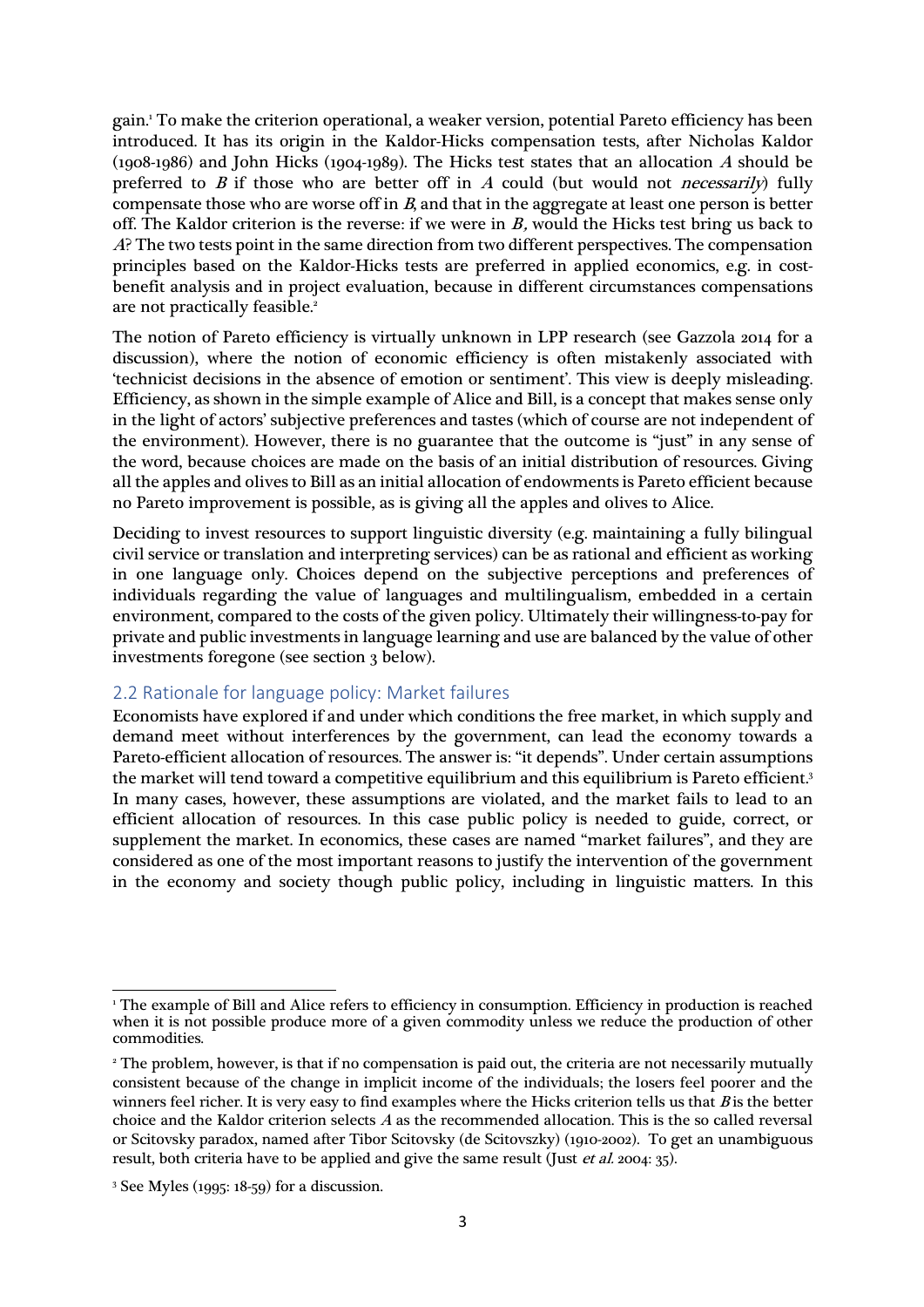section, we focus on two types of market failures, namely network externalities and public goods. 4

An externality is present "whenever some economic agent's welfare (utility or profit) includes real variables whose values are chosen by others without particular attention to the effect upon the welfare of other agents they affect" (Myles 1995: 313). Pollution is a standard example of externality. Chemical industries pollute air and this harm bees nearby. This may have a negative effect on the quality and the quantity of honey produced in beehives, without compensation paid by polluting industries. Externalities are also called "external effects" because they refer to the effects of an individual's choice on the welfare of another individual that are not transmitted via prices (in this sense they are "external"). Language learning is an example. When a person decides to invest time and resources to learn a new language, speakers of that language gain an additional potential communication partner without bearing any related cost (economists talk about a positive "network externality"). If sharing a common language is a good, then sharing costs of language acquisition and subsidising learning will result in an efficiency gain because more people will learn the common language (the economist use the term "to internalise an externality"). <sup>5</sup> Language shift (Fishman 1991) is an example of process resulting from cumulative negative externalities. When people speaking a threatened language do not pass the language to their children, they cause a negative externality to those who still speak it and wish to preserve it. The number of potential communication partners decreases, and this further reduces the communication value of the language for those who already speak it without compensating them for this loss. A coordinated language policy making the learning of the threatened minority compulsory in schools is a possible collective measure to reduce, at least partially, the impact of this externality (see Wickström et al. 2018b).

Public goods are a second form of market failure due to externalities. A useful classification of goods is one according to three dimensions of an individual's consumption: degree of rivalry, of exclusion, and of shielding. Let us stress again that the concept "goods" (as well as "bads") is a very broad one that includes both tangible and nontangible goods. Rivalry describes to what extent joint consumption is possible. The consumption of a radio transmission in a minority language, for example, is non-rival because it can be enjoyed by everyone within reach of the radio station (which in the Internet age is everyone in the whole world with internet connection). The fact that someone listens to the transmission does not prevent anyone else from listening. Exclusion is concerned with whether it is technically feasible or not too expensive to exclude an individual from the enjoyment of a good once it has been provided. Once a street is lit it is not possible to exclude a specific passer-by from enjoying it. If official documents are published in the Internet in a language, it is virtually impossible to prevent anyone from reading these documents unless we use a password or a code to have access to them. Shielding is in a sense the opposite of exclusion – can you prevent yourself from being exposed to a certain good/bad. It is easy to avoid being exposed to books in a certain language, it is less easy to be shielded from public announcements in a train or an airplane made in that language on loudspeakers.

Traditionally one talks about private (or individual) goods versus public (or collective) goods. An individual good is then a good that is rival in consumption, permits exclusion, and exhibits shielding. The consumption of any normal commodity, like a glass of wine, is of this type. Privately learning a language for a holiday trip to an area where the language is spoken is a

<sup>4</sup> For an accessible discussion of market failures see Weimer and Vining (2017) or any textbook in public economics (e.g. Hindriks and Myles 2013).

<sup>&</sup>lt;sup>5</sup> For a discussion of externalities in language learning, see among others, Selten and Pool (1991), Church & King (1993), Güth et al. (1997); and Caminal (2016). Note that many contributions in this area belong also to the group of papers dealing with language dynamics (see Templin and Wickstrom's chapter in this volume).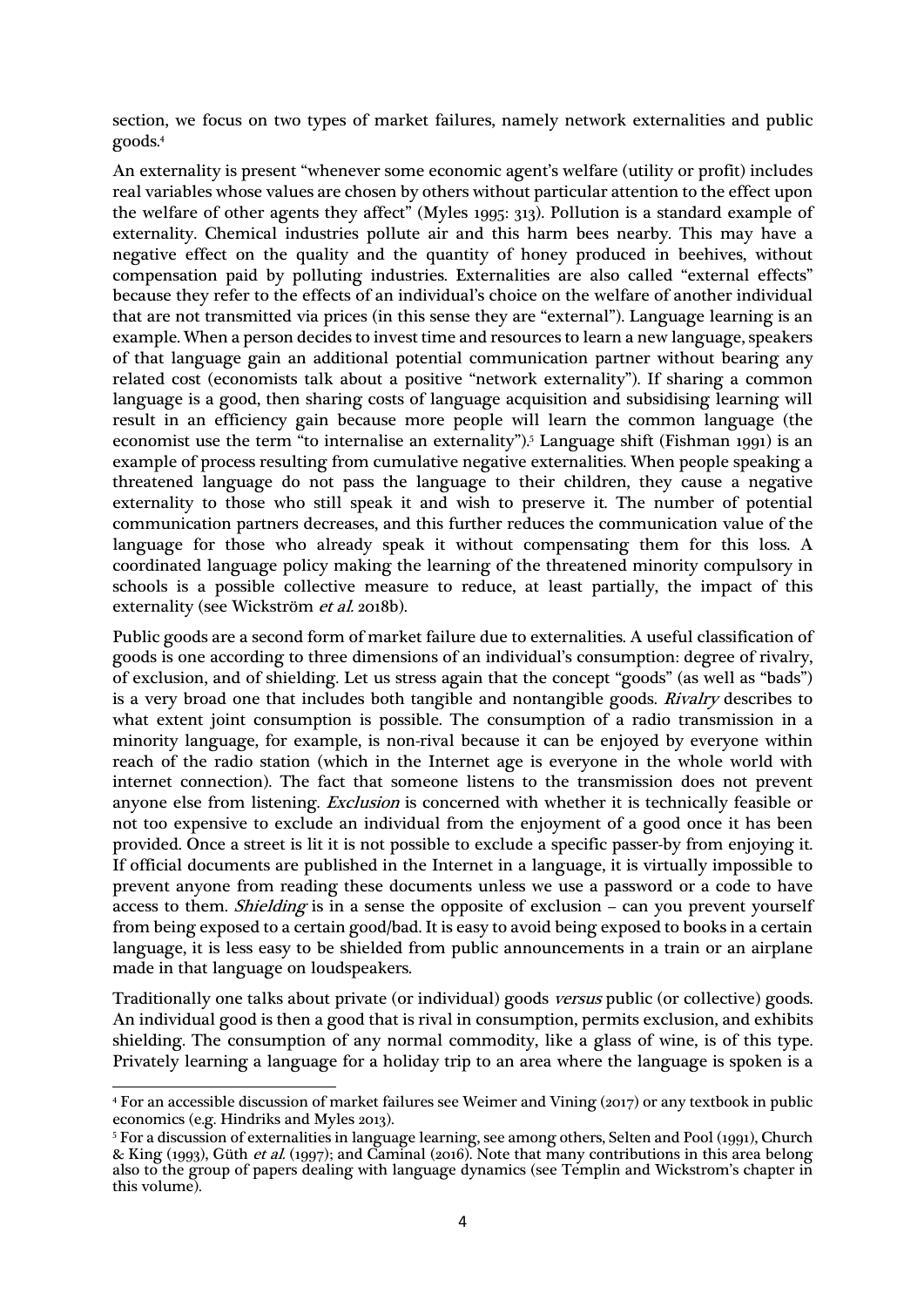language-related good that comes close to an individual good. A pure public good, such as national defence or public lighting, on the other hand, exhibits non-rivalry, non-exclusion, and non-shielding. Street signs, law texts, or public decrees in a minority language are other good examples. "Impure" public goods are somewhere between pure collective and pure private goods. The degree of rivalry, for example, is not necessarily a property of the good *per se*. It is often context dependent. The enjoyment of a theatre performance in a certain language is basically non-rival good if the theatre is half full, but rival good if the performance is sold out (this problem is known as "congestion").

The amount of a good that will be provided spontaneously in a society depends to a large extent on its type. Economic analysis shows that individual goods will be provided in a Pareto efficient manner in a well-functioning market. In such cases, there is no efficiency-motivated reason to provide the good through a public policy measure. At the other extreme, we have the pure collective good. If the authors of this chapter decide to provide a public good – some street signs in a certain language, say – our action will benefit everyone who enjoys reading the signs. That is, our action creates benefits for many other people without them having to contribute to the provision. We create a positive externality. Since the other individuals receive benefits without actively contributing, they are likely to contribute too little to the provision (this is known as the "free-riding problem"). In the end, the production costs to expand the number of bilingual street signs will not be adequately covered, unless people are very altruistic, too little of the good will be provided, which is clearly inefficient. For this reason, public goods tend to be provided by the government and funded by general taxation. Note that provision does not imply direct production, the government may pay private companies to provide the good at a given price.

#### 2.3 Rationale for language policy: Equity

Economists have studied whether the free market can lead to an allocation of resources and private goods that is at the same time Pareto efficient, and socially equitable according to the preferences of the decision-maker (which in turn are the result of an aggregation of individuals' preferences). <sup>6</sup> Without entering into detail, the short answer is "yes" in theory but "no" in practice. Decision makers, therefore, face trade-offs. As Myles notes "it is often the case that the efficient policy is highly inequitable whilst the equitable policy would introduce into the economy significant distortions and disincentives. Given this fact, the design of optimal policy can be seen as the process of reaching the correct trade-off between equity and efficiency objectives" (1995: 7). Economists have studied the properties of different forms of divisions of resources, but there is no generally accepted theory of justice or universal moral principle behind economic and policy analysis (Moulin 2003). Such an analysis, therefore, boils down to carrying out an examination of the distributive effects of public choices and market processes between groups of individuals in order to allow the decision makers to make informed choices (Just et al. 2004: 11).

One of the most important forms of redistribution of resources in society, apart from direct income transfers, is the provision of public services funded partially or totally through general taxation. Public hospitals, the courts, the internal revenue service, and public schools are good examples. Education and health care are rival or partially rival goods in the sense already clarified, and in principle their provision could be left to the market. However, in most liberal democracies they are provided by the government as a matter of social justice. Illness is not a choice, and private insurance tend to prefer to insure healthy people, thereby not adequately covering precisely those who need more care. Children cannot make informed choices about

 $6$  See Mueller (2003) for a discussion of different rules to aggregate individuals' preferences.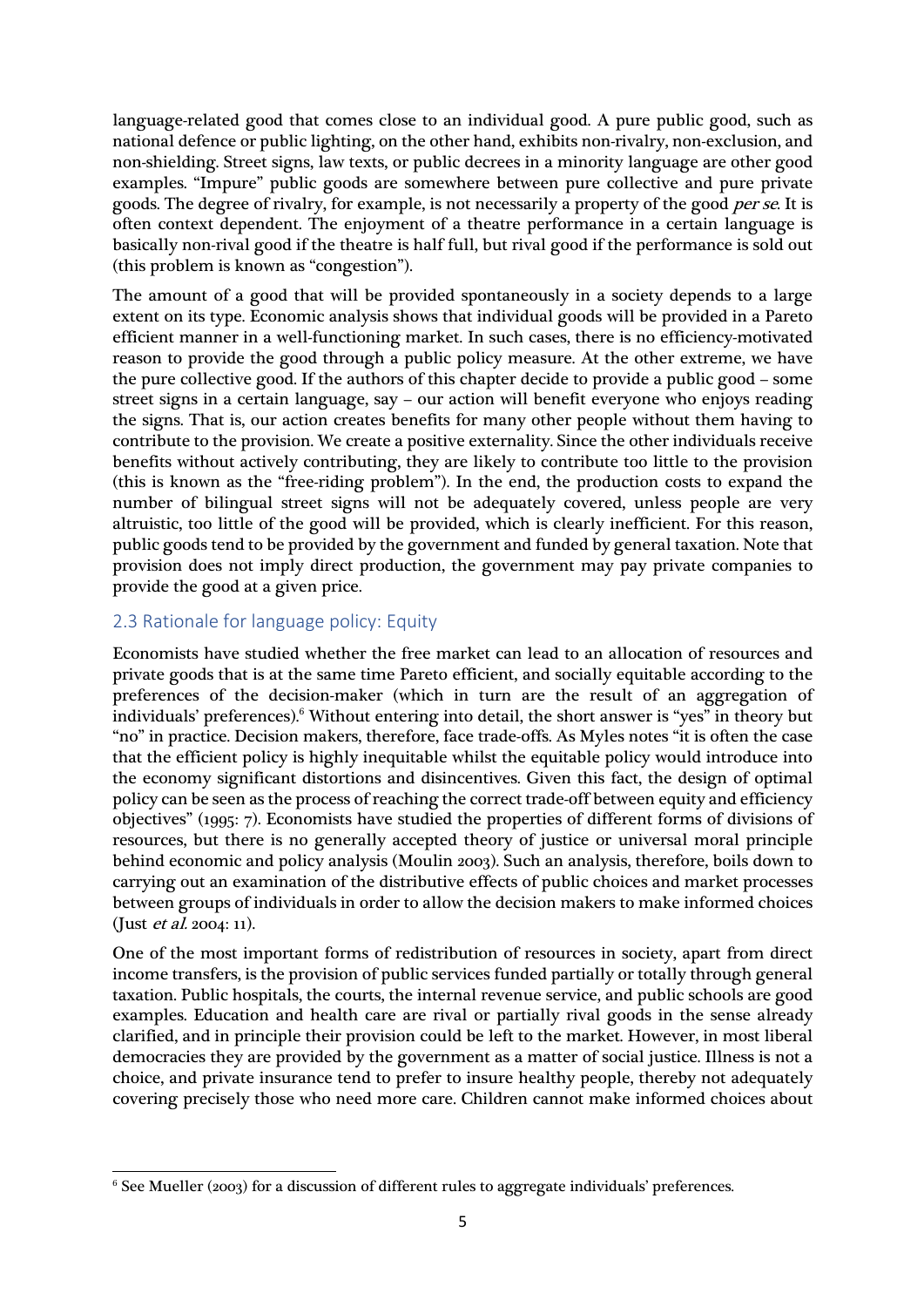their education. Such decisions are made by parents who do not necessarily have the means to pay for good education.

Language policy too can respond to an equity concern. Education in the minority language is an example. If there are setup – or fixed – costs, the per-unit (or average) costs of providing a good is decreasing because fixed costs are spread over more people. Big production units can produce at lower average costs and consequently bring goods to the market at a lower price. This applies to the education system where, for instance, the production of textbooks displays high fixed costs. A school system in a minority language, therefore, would have higher costs per pupil than a school system in the majority language. In a free-market situation this would lead minority parents to send their children to the majority schools at a higher rate than if the costs were comparable if families must carry the costs of education. Of course, this entails a disadvantage for a member of the minority by comparison with a member of the majority. There are basically two types of remedies for the situation above. The members of the minority could be compensated in monetary terms for their disadvantage or the public sector can directly provide education of equal quality in the minority language.

## 3. Development and Literature Review

Policy makers must set priorities and make decisions. Therefore, language policy as any other public policy is the outcome of choices in which the decision makers have to compare and weigh the advantages and disadvantages of alternative options (or the "benefits" and "costs"), and assess the trade-off between efficiency and equity. For reasons of space it is not possible to provide a detailed overview of the contributions in the economics of language policy (see Gazzola 2014; Gazzola, Grin, Wickström 2016). We focus here only on four significant developments, that is, the examination of the components of the value of language, the study of the trade-off between efficiency and equity, the identification of the benefits and the costs of language policy, and the characterisation of equity in LPP.

The concept of "benefit" of a language policy is closely related to the concept of "value" of languages. Drawing from insights provided by environmental economics theory (Grin 1994), economists have discussed the notion of value of languages (Grin and Vaillancourt 1997, Gorter *et al.* 2007: 21-40, Wickström *et al.* 2018a). They show that the value of a language in economic terms is not restricted to the market value of language skills (well presented in Chapter 9 of this Handbook), but includes *anything* people are willing to pay for material and symbolic reasons (e.g. learning a language to have access to literature, or paying education services to transmit a threatened language to the new generation). The concept of "propensity to pay" or "willingness to pay" is defined as the amount of resources that individuals are willing to give up for something that they consider valuable (that is, a "benefit") for whatever reason it be.7

A second development in the literature has been the development of formal models of social welfare optimisation based on the comparison between the benefits and costs of alternative language policies. Wickström (2013, 2016) builds up a model that combines three variables, namely, individuals' propensity to pay, the costs of different allocations of language rights, and the preferences of the social planner. He shows that for any allocation of language rights, the key efficiency decision depends on a critical mass of beneficiaries. If the number of beneficiaries is above a certain level, the benefits exceeds the costs and language policy should be realised. It is shown under which conditions the optimal choice changes. This contribution sheds new light on the relationship between the demographic characteristics of the speakers'

 $<sup>7</sup>$  The concept is closely related the compensation tests discussed in Section 2.1 and suffers from the same</sup> possible inconsistencies manifested as a path dependency. I.e., the propensity to pay for a set of policy measures might be different dependent on the order in which they are implemented.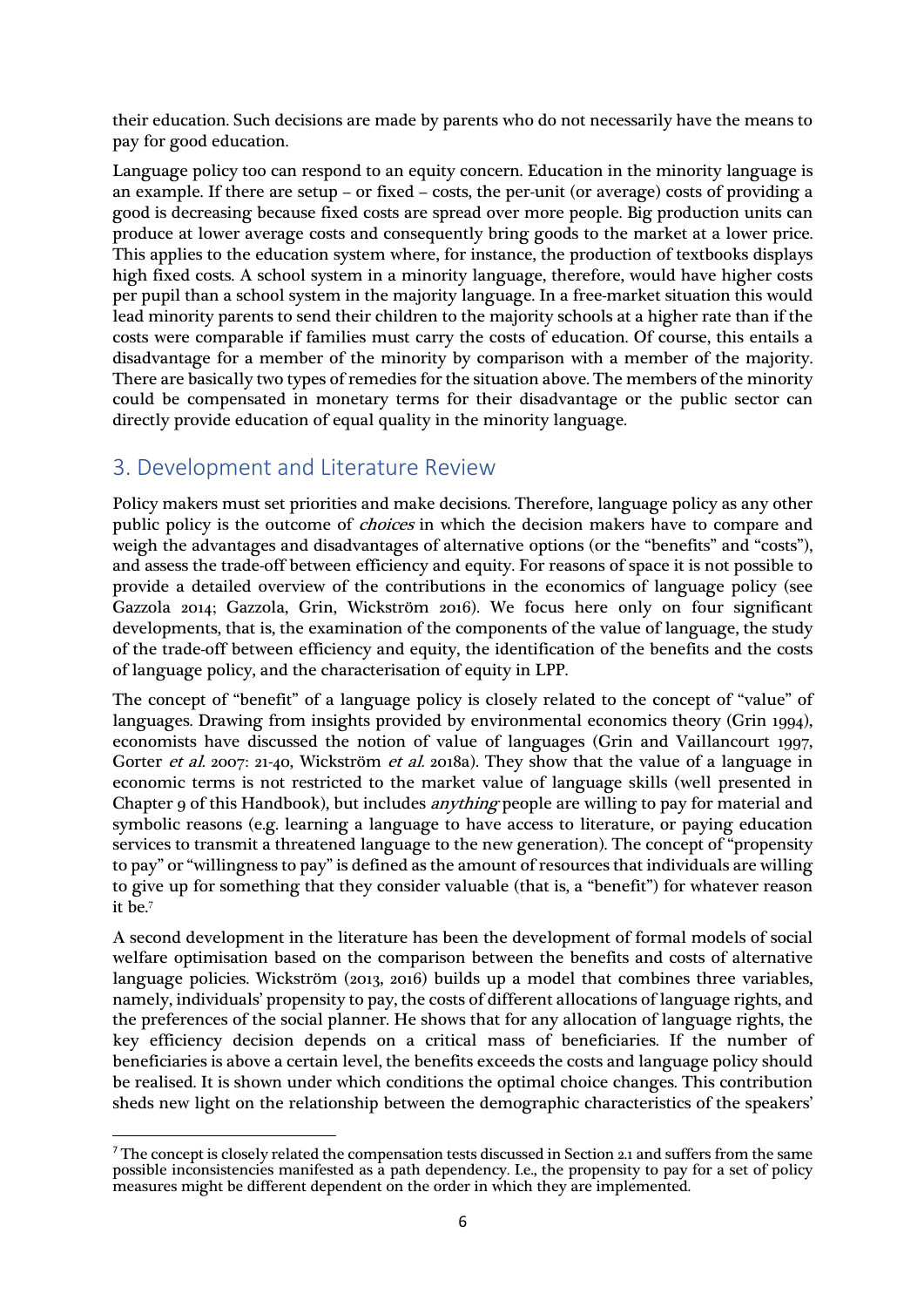community and the efficient level of linguistic rights, and it paves the way for a more finegrained analysis of the costs of a language policy (see next section).

A third important development is the characterisation and the calculation of the benefits of language policies. Two approaches exist in that respect. The first approach is based on costbenefit analysis. The benefits of bi- or multilingual government services have been characterised as the absence or reduction of costs to have access to such services in a language that people do not speak or not speak well enough (see Pool 1991; Vaillancourt and Coche 2009; Vaillancourt 2018; Gazzola and Volpe 2014; Gazzola 2017). These costs are called "adoption costs", "adjustment costs" or "implicit costs" of a language policy. For example, if documents of an officially bilingual country such as Canada were available in English only, speakers of French (both monolingual ones and those with limited proficiency in English as a second language) would have to bear different forms of costs to adapt to official monolingualism (See Vaillancourt's chapter in this volume). The second approach relies on cost-effectiveness analysis. Here, we focus only on one single benefit (or "effect" or "outcome") expressed in a non-monetary indicator (see Gazzola and Iannaccaro's chapter in this volume). Grin and Vaillancourt (1999) employ "units of time of language use" to measure the effectiveness of LPP measures aimed at supporting threatened minority languages in different European countries. Other authors use "effective communication" as the main benefit of a language policy, where effective communication can be interpreted as simple information transfer between the government and individuals, a process that makes cooperation possible, or the result of an activity aimed at persuading and influencing others (see Gazzola 2014: 73-81). Empirical analyses tend to adopt the first interpretation (i.e. effective communication as information transfer), and to quantify it in terms of "linguistic disenfranchisement rates" or "rates of linguistic exclusion" (see Ginsburgh and Weber 2005; Gazzola 2016), that is, the percentage of the population that have no access to official documents because they do not understand the language in which such documents are published.

There is a fundamental difference between cost-benefit and cost-effectiveness analysis. In the former one attempts, at least in principle, to anchor the benefit side in individual preferences inspired by the Pareto criterion. Cost-effectiveness analysis, on the other hand, selects the goals ad hoc and searches the lowest possible implementation costs for a certain degree of goal achievement; one could say that the analysis aims for cost-efficiency, but not allocative consumption efficiency. Cost-benefit analysis tries to respect the preferences (or "demand") of the individuals, cost-effectiveness analysis is based on objectives defined by the policy maker, who is assumed, at least in a democratic setting, to make decisions reflecting a concern for the common good (see section 4 below).

The fourth development concerns the study of the distributive effects of language policies. It includes contributions exploring formal rules to define a fair distribution of the costs of learning a common language (Pool 1991; De Briey and Van Parijs 2002; Liu 2015), and empirical analyses of the distributive effects of linguistic hegemony (Grin 2005; Van Parijs 2011).

## 4. Theory and methods: Identifying the Costs of Language Policy

From a policy analysis perspective status and acquisition planning in practice consists mostly in the public provision of language-related goods and services. Status planning consists of allocating societal functions to one or more languages (see Chapter 2 of this Handbook). In concrete terms, this means providing things such as official documents and road signs in a language, to promote its prestige via information campaigns, to train bilingual civil servants so that they can work with citizens in their preferred language, etc. Acquisition planning implies the provision of education of and in a language. A language policy, therefore, includes different language planning measures, and each of these measures can be viewed as a good or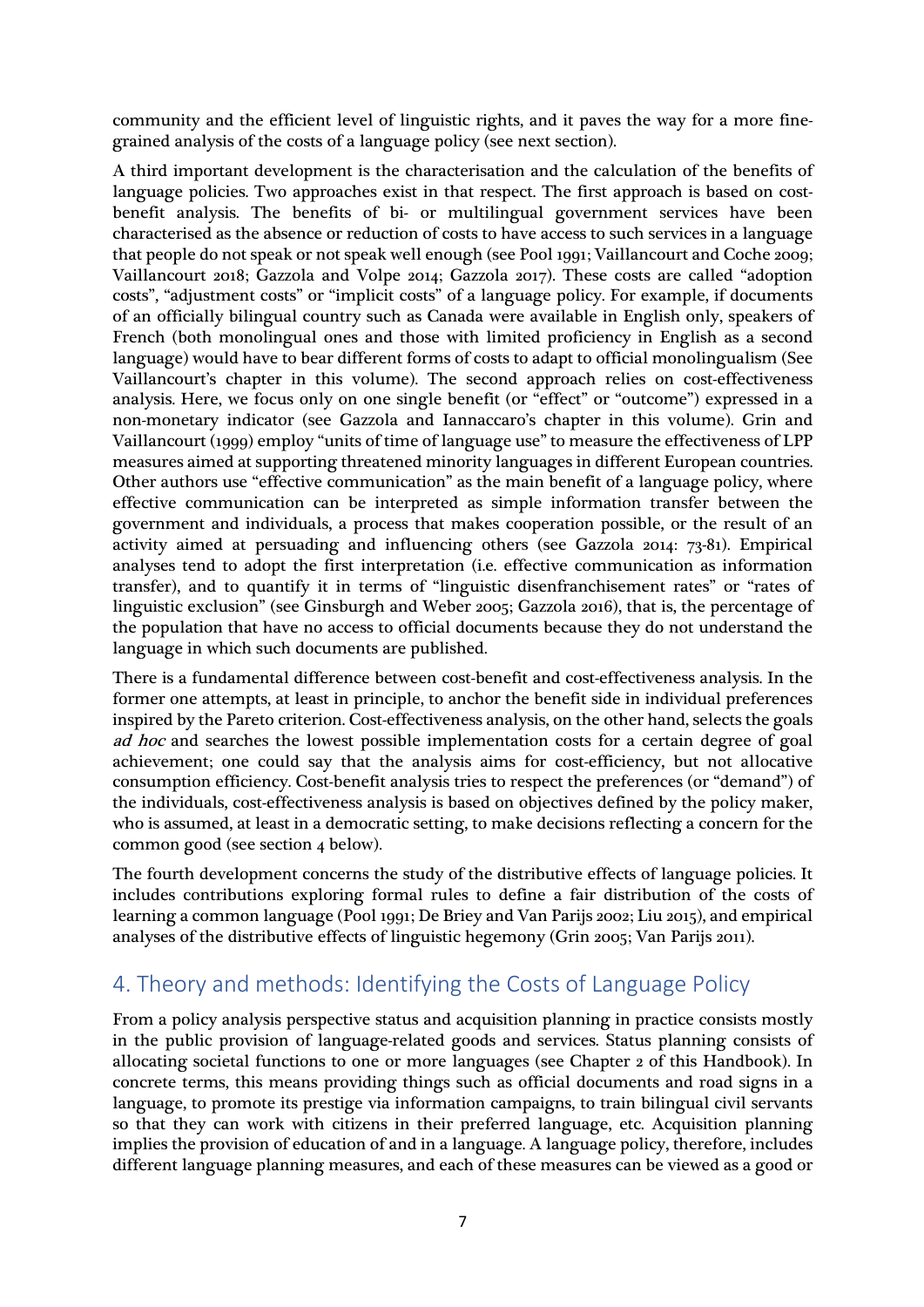service that can be more or less rival, excludable and shielding. A classification of different language-related goods is provided by Wickström, Templin and Gazzola (2018a). Four groups of goods are defined, namely pure individual, adjacently individual, adjacently collective, and pure collective goods.

This distinction is not an end in itself, however. Different types of language-related goods are associated with different types of production costs. For example, the cost of providing official documents in two languages via the Internet does not depend on the number of potential beneficiaries. Once a document is published it can be read by an unlimited number of people. The costs of providing bilingual health care, on the contrary clearly depends on the number of beneficiaries. To accurately estimate the costs of a language policy, therefore, we must study the properties of the goods and services provided by the government that give substance to the policy. Since different LPP measures can entail different types of costs, the calculation of costbenefit ratios of different alternatives depends on the type of measure adopted.

It is useful to see how the costs of a language policy measure change according to two dimensions, that is, whether the implementation costs depend on the number of beneficiaries or not, and whether they depend on the size of the territory (Wickström 2017, 2020). See Table 1

| The costs of the         | do not depend on the size                                     | increase with the size of  |  |
|--------------------------|---------------------------------------------------------------|----------------------------|--|
| implementation of a LPP  | of the territory                                              | the territory              |  |
| measure                  |                                                               |                            |  |
| do not depend on the     | 1. Non-spatial and non-rival   2. Spatial and non-rival goods |                            |  |
| number of beneficiaries  | goods                                                         |                            |  |
| increase with the number | 4. Non-spatial and rival goods                                | 3. Spatial and rival goods |  |
| of beneficiaries         |                                                               |                            |  |

Table 1: A classification of the cost structures of LPP measures

Four different polar cost structures can be identified, that is:

- 1. Non-spatial and non-rival goods. These are public goods with constant costs, that is, positive fixed costs and zero variable costs. An example is the provision of a bilingual website or the use of more languages on banknotes.
- 2. Spatial and non-rival goods. These are local public goods with positive fixed costs and zero variable costs in a given region, but these costs vary as the jurisdiction size changes. Bilingual road signs are an example. The cost does not depend on the number of people living in an area, but only on the size of the area.
- 3. Spatial and rival goods. These are private goods or impure public goods with positive variable costs and often fixed set up costs. Bilingual essential public services such as schools and hospitals are an example. The number of pupils/patients and the size of the territory affect the total cost of the language policy.
- 4. Non-spatial and rival goods. These are also private goods or impure public goods with positive variable costs and often fixed set up costs. Bilingual public call centres are an example.

Intermediate solutions and further dimensions are frequent; for example, multilingual health assistance for asylum seekers may depend on the type and the origin of migrations flows.

Two conclusions can be drawn from Table 1. In the first place, the comparison between the costs and benefits of different status and acquisition planning measures depends on the type of measure considered. While the benefits are largely proportional to the number of beneficiaries, the implementation costs can also vary according to the size of the territory. If the fixed costs are high and the good rival and spatial, then the benefits exceed the costs only if a certain critical mass of users is reached. If the size of the territory varies, then there must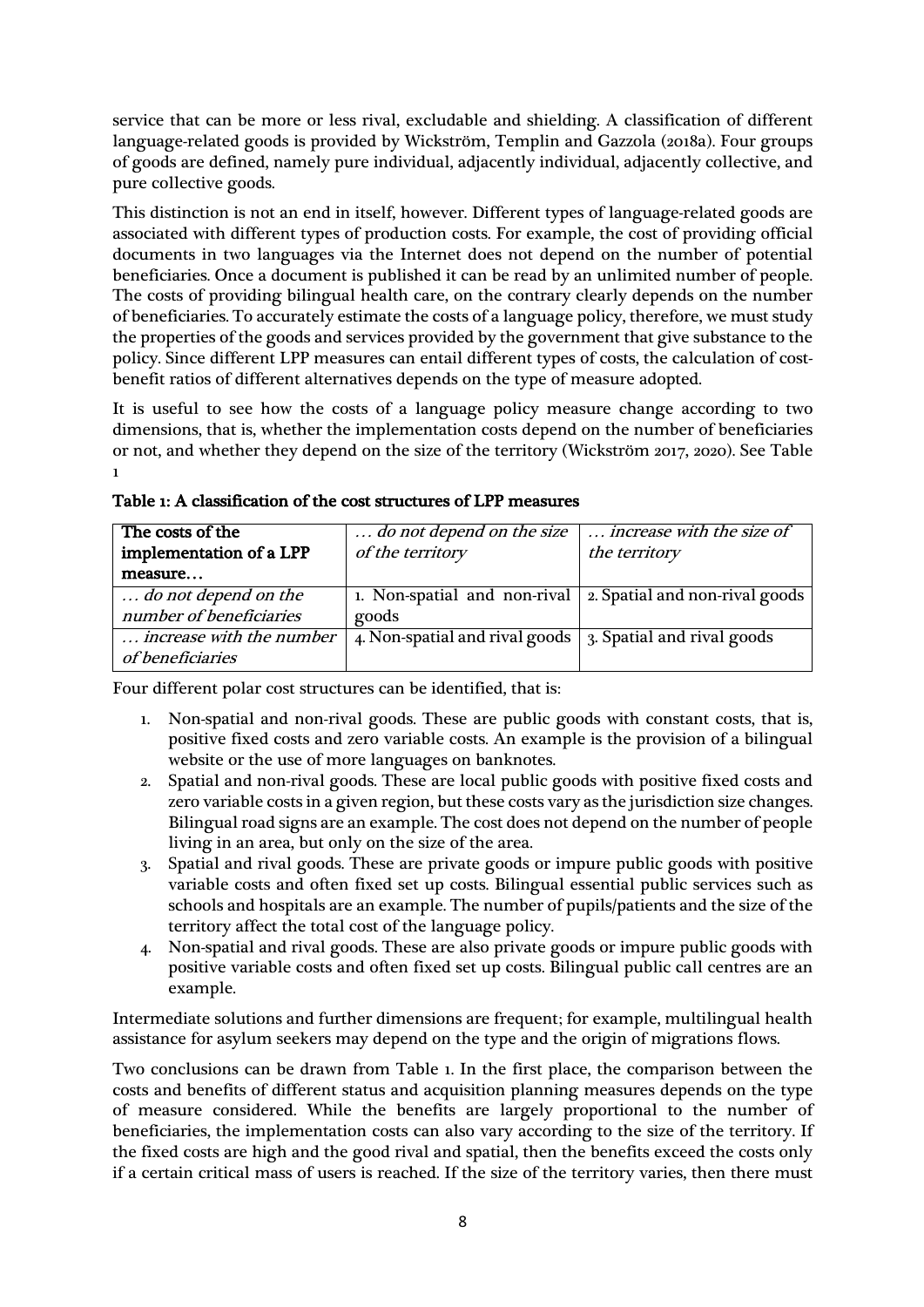be a certain density of speakers of a language to justify the language planning intervention. Hence, housing density of the minority population in a jurisdiction and its numerical size are two key parameters in guiding efficient choices in LPP (see next section for an example). On the contrary, the percentage rule currently used in different countries to allocate (or not) minority rights is inadequate because it leads to different efficiency results in urban and rural communities; in addition, it can easily be manipulated by policy makers with astute gerrymandering (Wickström 2020). The second conclusion is that the study of the cost structure of LPP measures is a good starting point to collect and organise policy interventions into categories. It is not efficient to have one rule covering all policy measures (such as having a language official or not), nor is a different formal policy rule for each conceivable type of policy measure possible. In an effective and efficient language policy, measures have to be collected into categories, reflecting the cost structure. See also Wickström (2021).

In a cost-benefit analysis, the policy maker is concerned with the well-being of the beneficiaries of the policy. To find an optimal set of language planning measures, he wants to measure the propensity to pay of each beneficiary for the implementation of any measure and add them up in order to find the total gross benefit of the measure in question. These gross benefits are then compared to the costs of implementing the measure, and the measure is found to increase efficiency if the benefits exceed the costs. This condition satisfies the Kaldor-Hicks compensation tests since potentially it is possible for winners to compensate losers. For example, if the members of a community are willing to pay a tax to fund bilingual road signs because this increases the status of a language, and the aggregate propensity to pay exceeds the cost of this status planning measure, then it is efficient to implement the language policy, all other things being equal.

There are reasons, however, that make this analysis difficult both for theoretical and for practical reasons (Wickström 2016). On the theoretical side, the effects on the well-being of various beneficiaries of many measures are often strongly correlated. Our propensity to pay for a certain language-related good such as a bilingual civil service may be different, depending on whether this is the only status-planning measure proposed by decision-makers, or whether it is part of a bundle of measures. The order of implementation of different measures matters in the evaluation of the policy. Second, an individual's propensity to pay for a public good can be different before and after the policy has been implemented, since the policy alters the individual implicit income. Recall that the implicit income includes all the intangible goods that have a value for the individual. If more language-related goods are provided, the individual perceives himself as having more wealth, and this can alter his propensity to pay for additional goods. Finally, LPP can alter an individual's preferences. The provision of more linguistic rights might alter the prestige of a language; this in turn can change the perception of its value by the speakers and therefore their propensity to pay for language-related goods (see Templin and Wickström's chapter in this volume). All this can lead to path dependencies or Scitovsky paradoxes.<sup>8</sup>

On the empirical side, the propensities to pay must be elicited from the affected individuals. This is often associated with several incentive problems, including the already mentioned "free-rider problem". Given these problems, the practical solution is often that the policy maker sets the values of the benefits based on various political processes. This has the added advantage that by weighing different individuals in the specification of the benefits, distributional issues can be taken into account. In applied research, therefore, benefits of LPP measures are computed in the ways presented in the Section 3. One is the absence or reduction of adjustment costs. A second one is to assess efficiency with cost-effectiveness analysis in lieu of cost-benefit analysis. We focus on one specific benefit of the language policy measured

<sup>8</sup> See Scitovszky (1941) and previous footnotes above. For a more detailed discussion of the theoretical difficulties in the evaluation of the benefits of LPP see Wickström et al. (2018a: 32-38).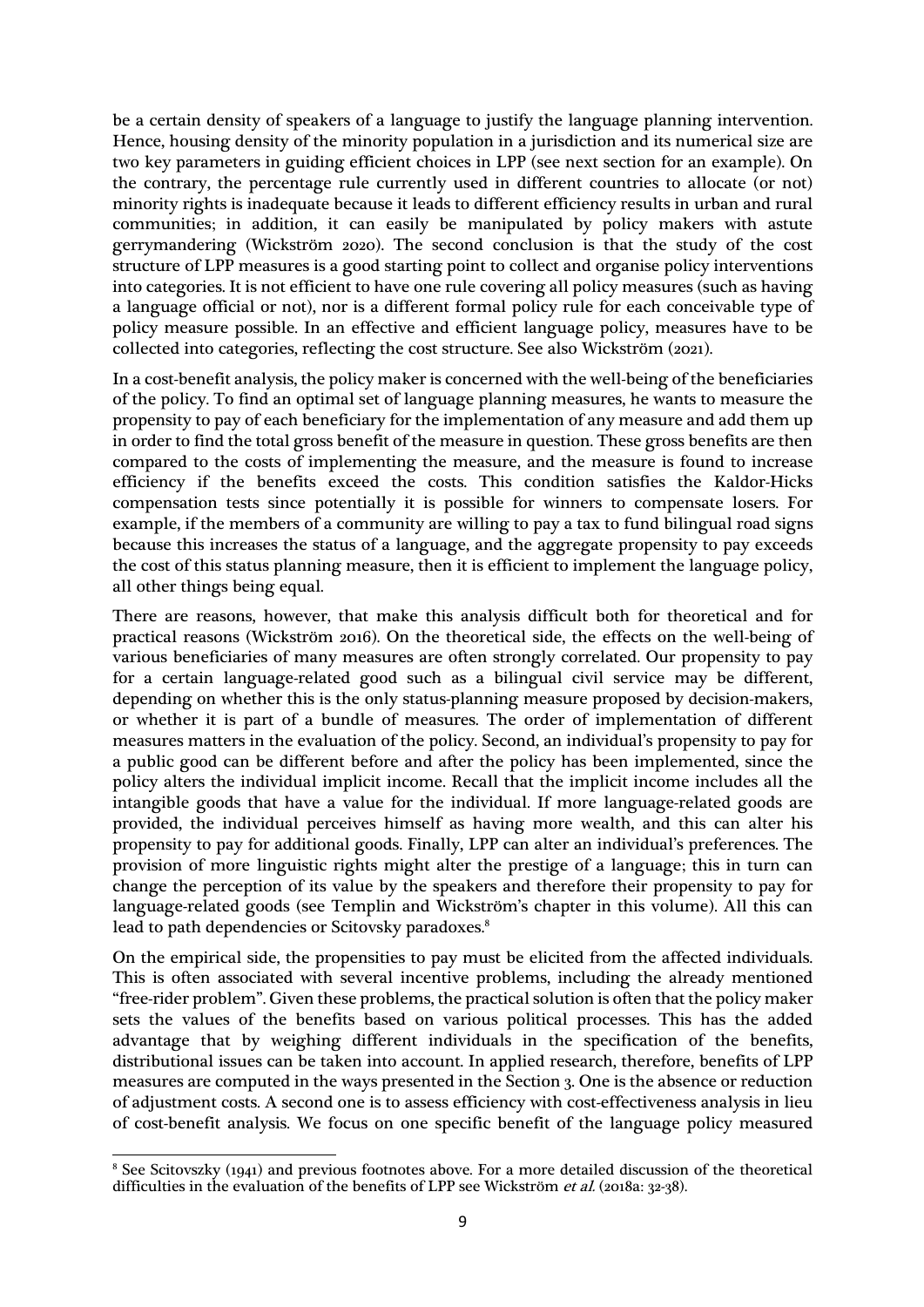through an outcome indicator, and we study which policy minimises costs for a unit of outcome. The aggregate individuals' propensity to pay is then replaced by the decision maker's politically determined propensity to provide different language-related goods.

## 5. Selected Application: A Critique of the Percentage Rule

The study of the cost structure of language-related goods is useful to provide an assessment of alternative decision rules in LPP as this simple example taken from Wickström (2020) shows. Let  $c$  be the implementation costs of a language policy measure potentially benefitting  $n$ individuals (for example the number of speakers of a minority language). The area of the jurisdiction of implementation is  $a$ . The goods resulting from the planning measure should be available to each beneficiary in the same way. The cost of provision is a function of  $n$  and  $a$ . c=f(n, a). We define the geographical density of the beneficiaries as  $\delta = n/a$  and write c=f(n,  $n/\delta$ ). The policy maker sets b, the estimated average propensity to pay of the beneficiaries, equal to a constant. The budget for the provision of the policy measure is then at the most  $B=bn$ . If  $B>c$ , then the language planning measure is sensible in the eyes of the policy maker.

Non-rival and non-spatial goods give rise only to fixed costs, and therefore  $c$  is a constant. The decision rule would hinge on a critical value  $n^*$ , such that  $bn^* > c$ . For example, let us assume that the total costs to set up and run the bilingual website of a public authority is equal to  $\epsilon$ 100,000. This good is perfectly non-rival and non-spatial. Let minority y be made up of 1,000 people with  $b_y = \epsilon$  100 and minority x have 10,000 speakers and  $b_x = \epsilon$  100. The critical value  $n^*$  is 1000 individuals. Implementing the measure is efficient in both cases. If  $b = \epsilon$  50, the critical value  $n^*$ =2000 individuals, and it is efficient in the case of the x minority but not for the y minority.

Let us move to the case of a rival and spatial good. The definition of a rule is more difficult, but a good approximation would be a combination of two critical values,  $n^*$  and  $\delta^*$ , that both have to be met in order for the measure to be implemented. The percentage rule used in many countries, on the contrary, is not satisfactory. A simple example will illustrate this. Suppose the percentage of the minority population is given by  $\pi=n/N$ , where *n* is the number of speakers of a minority language and  $N$  the total population in a jurisdiction. Transylvania is a region in Romania inhabited by a minority of native speakers of Hungarian. Romanian law prescribes that the minority must reach at least 20 percent the population in a jurisdiction to be granted minority rights (Romania 2001). Table 2 below reports the case of two jurisdictions in Transylvania, namely, Cluj-Napoca/Kolozsvár, an urban area, and Sălaj/Szilágy, a rural area neighbouring to Cluj-Napoca/Kolozsvár.

| Jurisdiction           | Size $(a)$ | Number of   | Number of      | Percentage of    | Density of          |
|------------------------|------------|-------------|----------------|------------------|---------------------|
|                        |            | inhabitants | Hungarian      | Hungarian        | Hungarian           |
|                        |            | (N)         | speakers $(n)$ | speakers $(\pi)$ | speakers $(\delta)$ |
| Cluj-Napoca/ Kolozsvár | 6,674      | 691,106     | 102,966        | 14.9             | 15.43               |
| Sălaj/Szilágy          | 3,864      | 224,384     | 50,928         | 22.7             | 13.18               |

Table 2. Comparison of two jurisdictions in Transylvania, Romania,

Source: Wickström (2020), based on official figures. The size  $a$  is in km<sup>2</sup> and  $\delta$  in individuals per km<sup>2</sup>.

The percentage rule suggests providing bilingual goods in Sălaj/Szilágy but not in Cluj-Napoca/Kolozsvár, although both *n* and  $\delta$  are higher in the latter than the former. This is not to say that the language policy should be implemented in Cluj-Napoca/Kolozsvár, but simply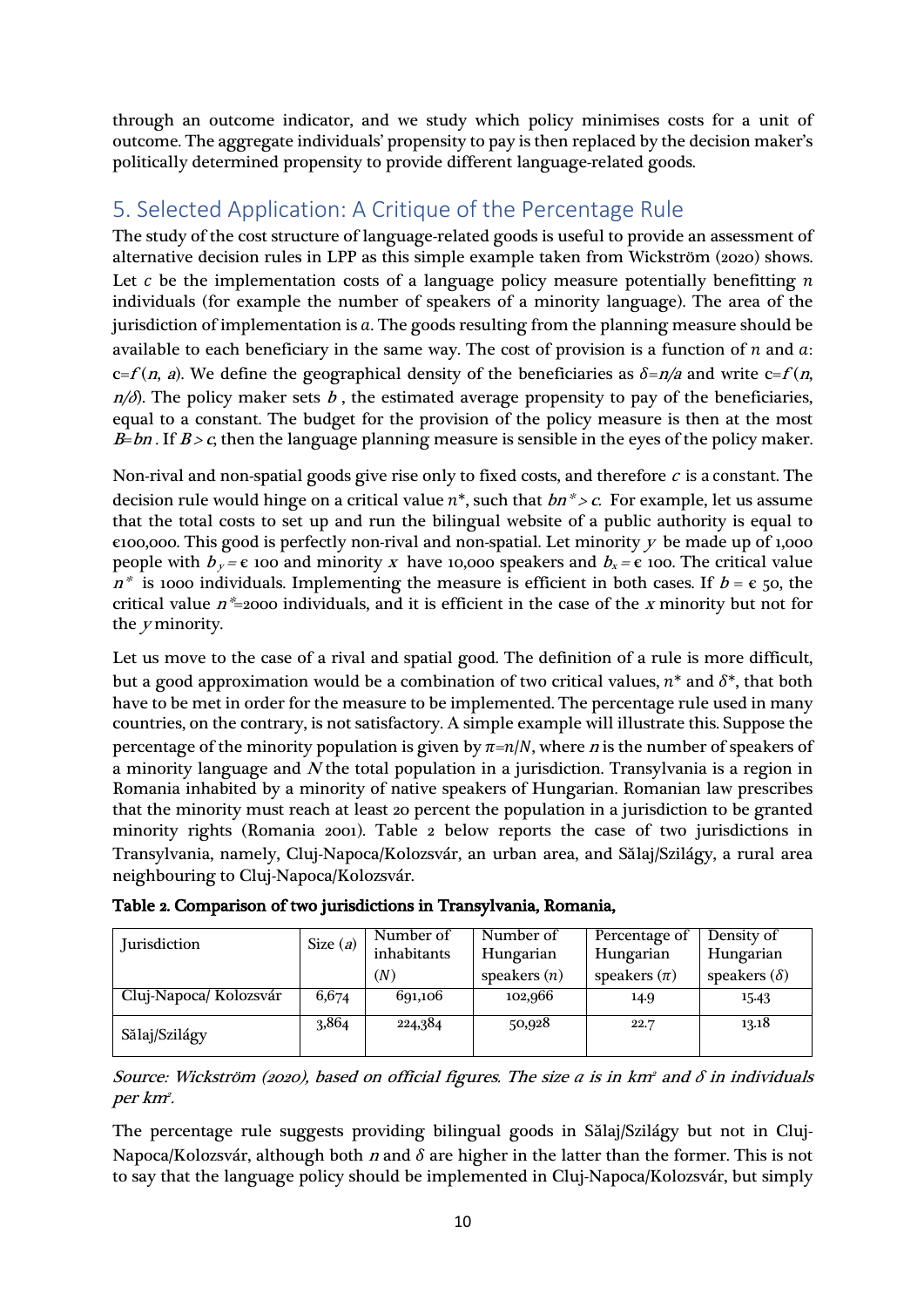that if the policy maker finds it efficient to implement it in Sălaj/Szilágy then a fortiori it is efficient to provide it in Cluj-Napoca/Kolozsvár also. The language policy measures in Sălaj/Szilágy clearly cause higher costs per beneficiary than in ClujNapoca/ Kolozsvár, unless the cost of the language-related good is proportional to the number of speakers. As a matter of fact, the percentage rule is only sensible if the majority population indeed wants to actively discriminate against and persecute the minority and the policy maker takes those preferences into account (see Wickström 2019).

## 6. Challenges, debates and perspectives

From this discussion two important consequences follow. The first one is that in general the intervention of the government in the provision of private language-related goods is not required for efficiency (e.g. books, films, and language holidays). The production of these goods can be left to the free market, unless there is a reason based on equity (e.g. subsidizing publications in a threatened language if fixed production costs are high) or if diversity as such is something people are willing to pay for.

The second conclusion is that the intervention of the government in language matters through LPP is not only unavoidable – since at least one language must be used for official purposes – but in certain circumstances it is also desirable for efficiency and equity reasons. In other words, there is no economic justification for a general *laissez-faire* stance in linguistic matters. The property of the good (i.e., whether it is rival, excludable and shielding) determines the need for public action, and therefore for language policy.

An important challenge in LPP is the estimation of individuals' willingness to pay for language policy when market prices are not available. Although some economists are sceptical about the usefulness of the concept of willingness to pay and on the techniques to elicit it such as contingent evaluation, there are few existing alternatives to it in the estimation of the value of non-market goods. Studies in environmental economics (Bateman et al. 2002) are a good point of departure (Grin 1994).

## 7. Further reading

Gazzola, Michele and Bengt-Arne Wickström (eds.) (2016). This book contains, among other things, one of the most comprehensive bibliographies in language economics.

Ginsburgh, Victor and Shlomo Weber (eds.) (2016). A rich collection of contributions in language economics.

Grin, François (2003). An accessible introduction to the economic approach to LPP.

Vigouroux, Cécile and Salikoko S. Mufwene (eds.) (2020) This book contains different chapters by economists and linguists on the relationship between languages and economics.

Wickström, Bengt-Arne, Torsten Templin, and Michele Gazzola (2018a). This chapter provides an extensive and up-to-date discussion of the concepts of efficiency and equity in LPP.

### 8. References

Bateman, Ian, Richard T. Carson, and Brett Day (2002) Economic valuation with stated preference techniques. Cheltenham: Edward Elgar.

Caminal, Ramon (2016) "Economic value of reciprocal bilingualism", in Gazzola, Michele and Bengt-Arne Wickström (eds.) The Economics of Language Policy, pp. 165-202. Cambridge (MA): MIT Press.

Church, Jeffrey and Ian King (1993) "Bilingualism and network externalities", *Canadian* Journal of Economics,  $27$  (2), pp. 335-345.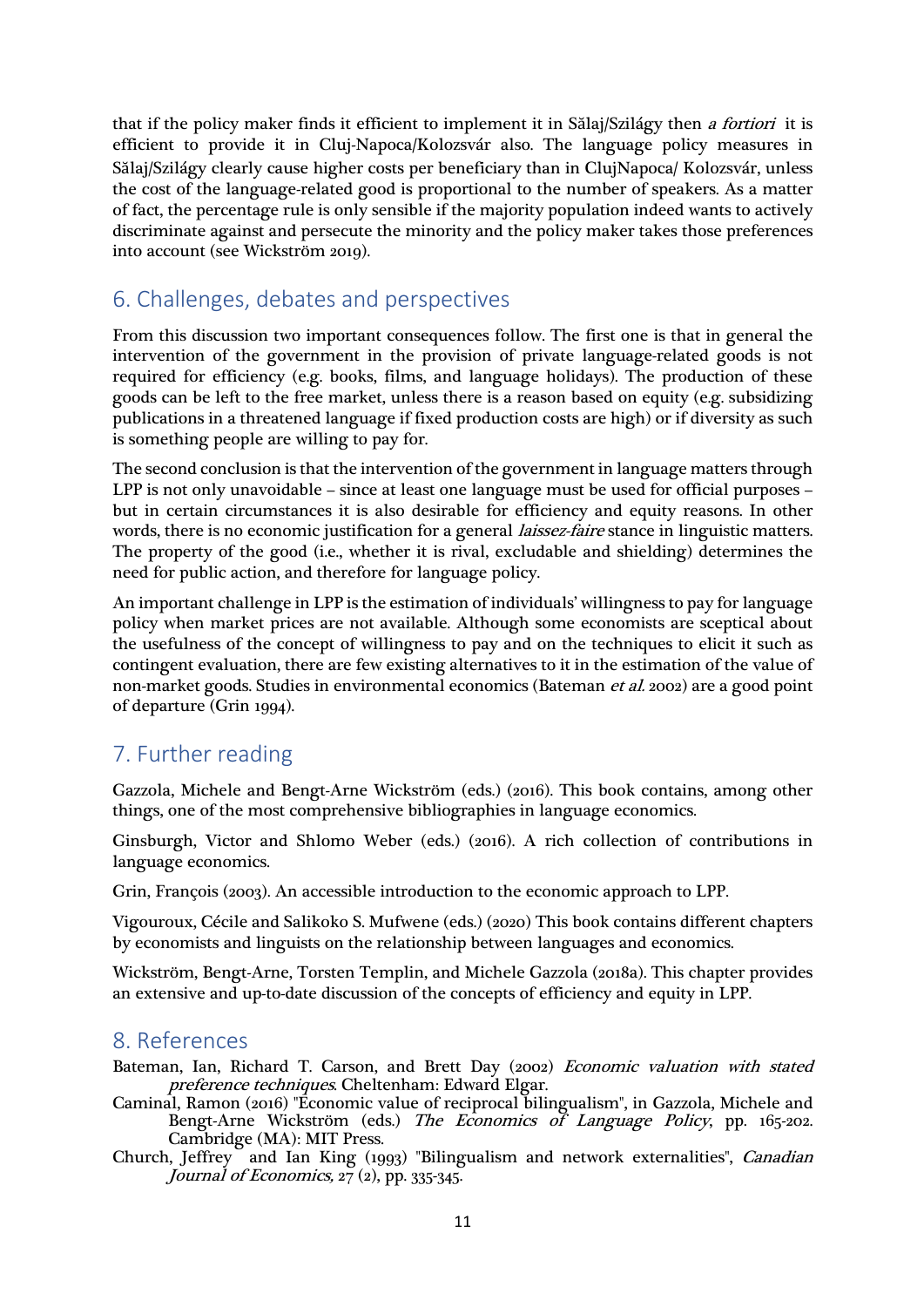De Briey, Laurent and Philippe Van Parijs (2002) "La justice linguistique comme justice coopérative", *Revue de philosophie économique*, 5, pp. 5-37.

Fishman, Joshua A. (1991) Reversing language shift. Clevedon: Multilingual Matters.

- Gazzola, Michele (2014) The evaluation of language regimes. Theory and application to multilingual patent organisations. Amsterdam: John Benjamins.
- Gazzola, Michele (2016) "Multilingual communication for whom? Language policy and fairness in the European Union", *European Union Politics*,  $17$  (4), pp. 546-569.
- Gazzola, Michele  $(2017)$  "Multilingualism and the international patent system: An assessment of the fairness of the language policy of WIPO", Journal of Industry, Competition and Trade, 17 (3), pp. 349–369.
- Gazzola, Michele, François Grin, and Bengt-Arne Wickström (2016) "A concise bibliography of language economics", in Gazzola, Michele and Bengt-Arne Wickström (eds.) The Economics of Language Policy, pp. 53-92. Cambridge (MA): MIT Press.
- Gazzola, Michele and Alessia Volpe (2014) "Linguistic justice in IP policies: Evaluating the language regime of the European Patent Office", *European Journal of Law and* Economics, 38, pp. 47-70.
- Gazzola, Michele and Bengt-Arne Wickström (eds.) (2016) The Economics of Language Policy. Cambridge (MA): MIT Press.
- Ginsburgh, Victor and Shlomo Weber (2005) "Language disenfranchisement in the European Union", Journal of Common Market Studies,  $43(2)$ , pp. 273-286.
- Ginsburgh, Victor and Shlomo Weber (eds.) (2016) The Palgrave Handbook of Economics and Language. Basingstoke, UK: Palgrave-Mac Millan.
- Gorter, Durk, Jasone Cenoz, Paulo Nunes, Patrizia Riganti, Laura Onofri, Barbara Puzzo, and Rajesh Sachdeva (2007) "Benefits of linguistic diversity and multilingualism" Position paper of Research Task 1.2 - Project "Sustainable Development in a Diverse World (SUS.DIV)". Milan: Fondazione Eni Enrico Mattei (FEEM).
- Grin, François (1994) "L'identification des bénéfices de l'aménagement linguistique: la langue comme actif naturel", in Phlipponneau, Catherine (ed.) Sociolinguistic Studies and Language Planning - XVI Colloque annuel de l'association de linguistique des provinces atlantiques, pp. 67-101. Université de Moncton.
- Grin, François (2003) "Language planning and economics", Current Issues in Language *Planning*,  $4(1)$ , pp.  $1-\overline{6}6$ .
- Grin, François (2005) L'enseignement des langues étrangères comme politique publique, 19. Paris: Rapport au Haut Conseil de l'évaluation de l'école.
- Grin, François and François Vaillancourt (1997) "The economics of multilingualism: Overview and analytical framework", Annual Review of Applied Linguistics, 17, pp. 43-65.
- Grin, François and François Vaillancourt (1999) The cost-effectiveness evaluation of minority language policies: Case studies on Wales, Ireland and the Basque Country, ECMI Monograph n. 2. Flensburg: European Centre for Minority Issues.
- Güth, Werner, Martin Strobel, and Bengt-Arne Wickström (1997) "Equilibrium selection in linguistic games - kial ni (Ne) parolas Esperanton?", in Albers, Wulf , Werner Güth, Peter Hammerstein, and Benny Moldovanu (eds.) Understanding strategic interaction - Essays in honor of Reinhard Selten, pp. 257-269. Heidelberg – New York - Tokyo: Springer-Verlag.
- Hindriks, Jean and Gareth D. Myles (2013) Intermediate public economics (2nd ed.). Cambridge (MA): MIT Press.
- Just, Richard E., Darrell L. Hueth, and Andrew Schmitz (2004) The welfare economics of public policy: A practical approach to project and policy evaluation. Cheltenham: Edward Elgar.
- Liu, Amy H. (2015) Standardizing Diversity: The Political Economy of Language Regimes. Philadelphia: University of Pennsylvania Press.
- Moulin, Hervé (2003) Fair division and collective welfare. Cambridge (MA): The MIT Press.
- Mueller, Dennis C. (2003) Public choice III. Cambridge-New York: Cambridge University Press.
- Myles, Gareth D. (1995) Public economics. Cambridge-New York: Cambridge University Press.

Romania (2001) Legea administra*ţ*iei publice locale Nr. 215/2001. Monitorul Oficial nr. 204/23. . Bucarest: Romanian government.

Pool, Jonathan (1991) "The official language problem", American Political Science Review, 25  $(2)$ , pp. 485 - 514.